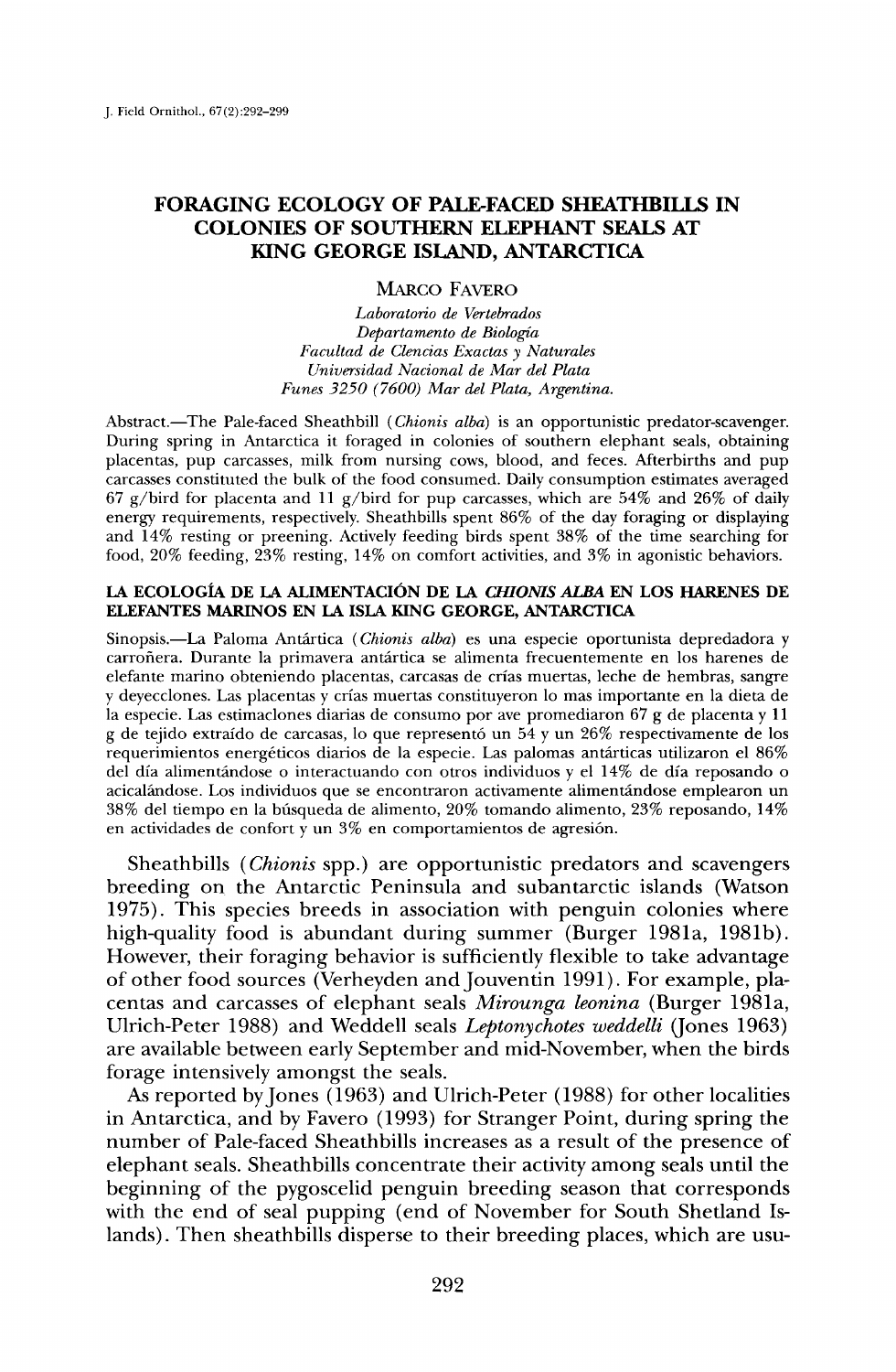**ing season (early March), sheathbills disperse and residual populations that remain in Antarctica are found in association with permanent human habitation. Due to their small population size in relation to penguins, Imperial Cormorants offer a less important food source, although it is possible to find isolated sheathbills foraging in cormorant colonies (Favero 1996). This paper reports a preliminary study of the food and foraging behavior of Pale-faced Sheathbills (Chionis alba), associated with southern elephant seals in Antarctica.** 

### **METHODS**

**From 24 Sep.-22 Oct. 1992, information on Pale-faced Sheathbills associated with reproductive groups of southern elephant seal was collected**  at Potter Peninsula (62°14'S, 58°38'W), King George Island, South Shet**land Islands, Antarctica. The study area comprised 8 km of shoreline between Potter Cove and Stranger Point.** 

**The number of sheathbills associated with elephant seal harems was estimated on the basis of transects carried out every 4-6 d throughout the study area. A total of 47 focal animal observations (Altmann 1974) was made on randomly selected sheathbills that were foraging actively within elephant seal harems. The activities recorded were: feeding, searching (for food), agonistic, resting (mainly standing), and comfort behavior. Agonistic behaviors were divided into three classes: postures, displacements, and stretch threats. Among others, "postures" include the forward and hunched display (Burger 1980), "displacements" include displacements and chases without contact between birds, "stretch threats" (Shaw 1984) include the aggressive upright posture and fighting (Burger 1980). Birds were observed for at least 10 min with a monocular telescope (12-36x). Observations were made throughout the day (0600-2000 h local time) and narrated into a tape recorder. Additional information was extracted from three film records carried out between 25 September and 15 October on birds scavenging afterbirths. Records started the moment of the expulsion of the placenta by the seal, and finished when it was totally consumed. To estimate the time spent resting and foraging from dawn to dusk, 84 instantaneous scan samples (Altmann 1974) were made at elephant seal harems covering different times of the day.** 

**The mass of the meals obtained from carcasses and placentas during focal animal observations was estimated based on trials performed around harems. Trials consisted of offering to Sheathbills known amounts of flesh and viscera (as carcasses) and different parts of an afterbirth, filming the birds feeding, and later counting the number of pecks used to consume the food. The consumption rates estimated were 13.4 g/100 pecks for**  afterbirths (SD = 4.5,  $95\%$  CI = 8.7–18.2,  $n = 6$ ), and 5.1 g/100 pecks for carcasses (SD = 4.0, 95% CI =  $0.9-9.3$ ,  $n = 6$ ). It was impossible to **apply this methodology to milk because of difficulties in manipulation of this material.**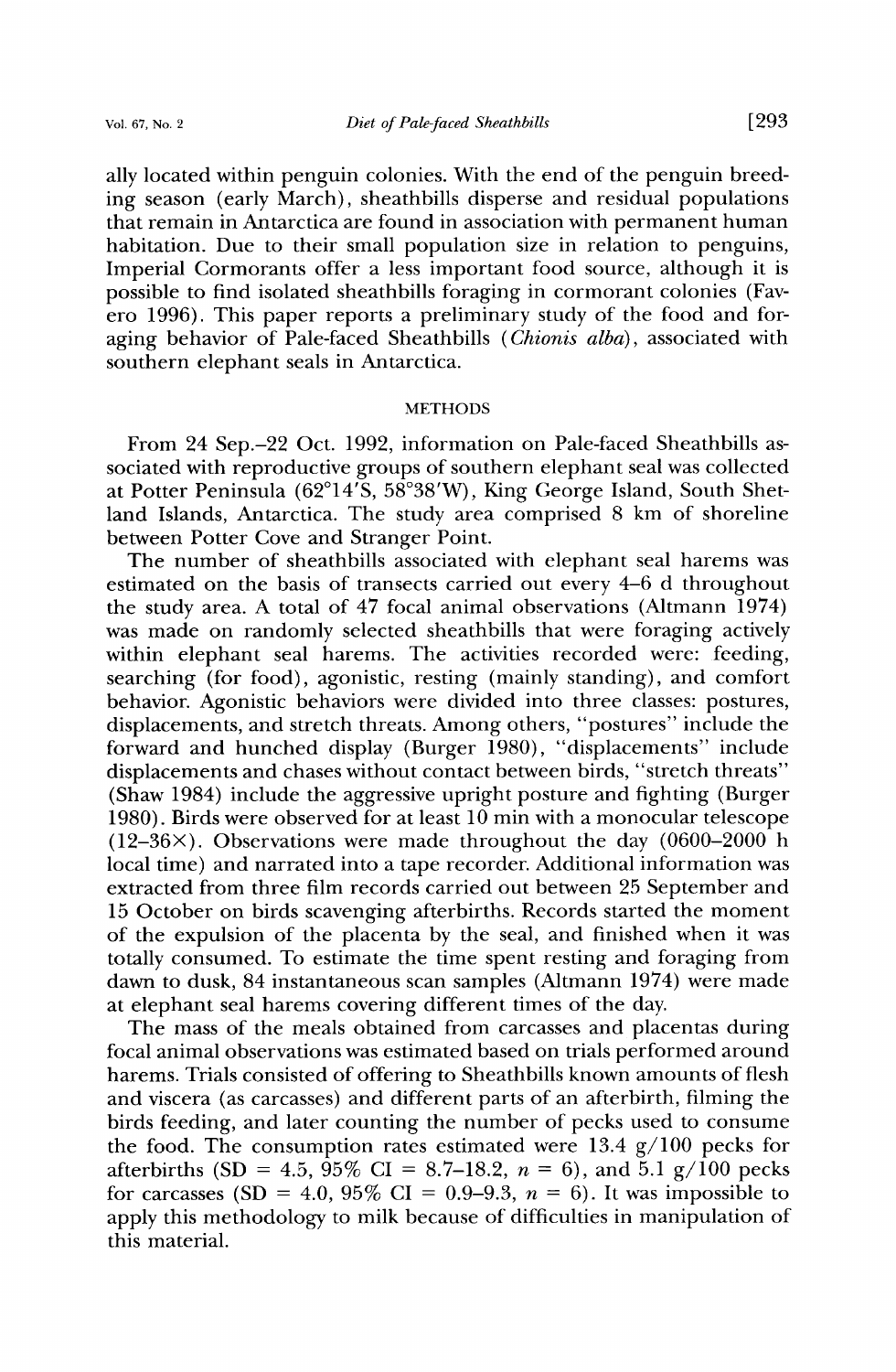| Item          | %<br>occurrence<br>in field <sup>a</sup> | Energy content<br>$(kcal/g$ fresh<br>mass) | Consumption<br>rate $(g/bird)$<br>day) | $%$ energy<br>contribution <sup>e</sup> |
|---------------|------------------------------------------|--------------------------------------------|----------------------------------------|-----------------------------------------|
| Placentas     | 19                                       | 1.13 <sup>b</sup>                          | 67                                     | 54                                      |
| Pup carcasses | 26                                       | 3.30 <sup>c</sup>                          |                                        | 26                                      |
| Milk          | 3                                        | 4.30 <sup>d</sup>                          |                                        |                                         |
| Seal excreta  | 52                                       | < 0.5                                      |                                        |                                         |

| TABLE 1. Percentage occurrence in field observations, energy content, consumption, and |
|----------------------------------------------------------------------------------------|
| energy contribution of different food items in the diet of Pale-faced Sheathbills.     |

**a Based on scan samples.** 

**b From Lavigne and Stewart (1979).** 

**c Estimations based on meat composition from Hamilton (1949), blubber energy content excluded.** 

**a From Carlini et al. (1994).** 

<sup>e</sup> Using existence metabolic rate at  $0^{\circ}$ C (Kendeigh et al. 1977), EM (kcal/day) =  $W^{0.54}$ **(where W is mass in grams).** 

#### **RESULTS**

Diet and consumption rates.—Elephant seal colonies are an attractive **feeding area for Pale-faced Sheathbills during spring. Of a mean of 80 birds (n = 6 censuses) observed along an 8-km shoreline, at least 90% were observed around seal colonies. The number of sheathbills associated with seal harems was significantly correlated with the number of females**   $(r_{\rm s} = 0.87, P < 0.001, n = 25)$  and the number of pups per harem  $(r_{\rm s} = 0.87, P < 0.001, n = 25)$ 0.85,  $P < 0.001$ ,  $n = 25$ ). In 52% of scan samples sheathbills were feeding **on feces, 26% on pup carcasses, 19% on afterbirths, and 3% on milk obtained from nursing cows (Table 1).** 

**During 10-min focal sampling, consumption estimates averaged 12.8 g**  of placenta (SD = 3.1,  $95\%$  Cl = 9.7–20.3,  $n = 8$ ) and 6.2 g of flesh from pup carcasses (SD =  $4.4$ ,  $95\%$  Cl = 1.1-11.42,  $n = 6$ ). Between September **and November, a total of 594 elephant seals were born (G. Daneri, pers. comm.), representing 2,376 kg of afterbirth available. An average of 35 Pale-faced Sheathbills were associated with the biggest harem found on Potter Peninsula (about 70 females); in three film records done on birds foraging on placentas, a mean of 8 sheathbills (and a maximum of 24 at**  the same time,  $n = 46$ ) were seen. Birds spent between 25–45 min con**suming an afterbirth, depending not only on the number of sheathbills foraging but on the presence of other species. Estimated total placenta**  intake over the whole season was 214 kg  $(95\% \text{ Cl} = 162-339 \text{ kg})$ , which was  $9\%$  ( $95\%$  Cl =  $7-14\%$ ) of the total available. The mean total intake **per bird for the whole seal breeding season (ca. 40 days) was 2.7 kg (2.0-**   $\overline{4.2 \text{ kg}}$ , which represents a daily intake of 67 g (50–105 g) (Table 1).

**Because sheathbills (and other bird species) required several days to consume pup carcasses, it was impossible to estimate the consumption rate on the basis of field trials. However, considering the minimal profitable mass of a small elephant seal pup to be 36 kg (excluding skin,**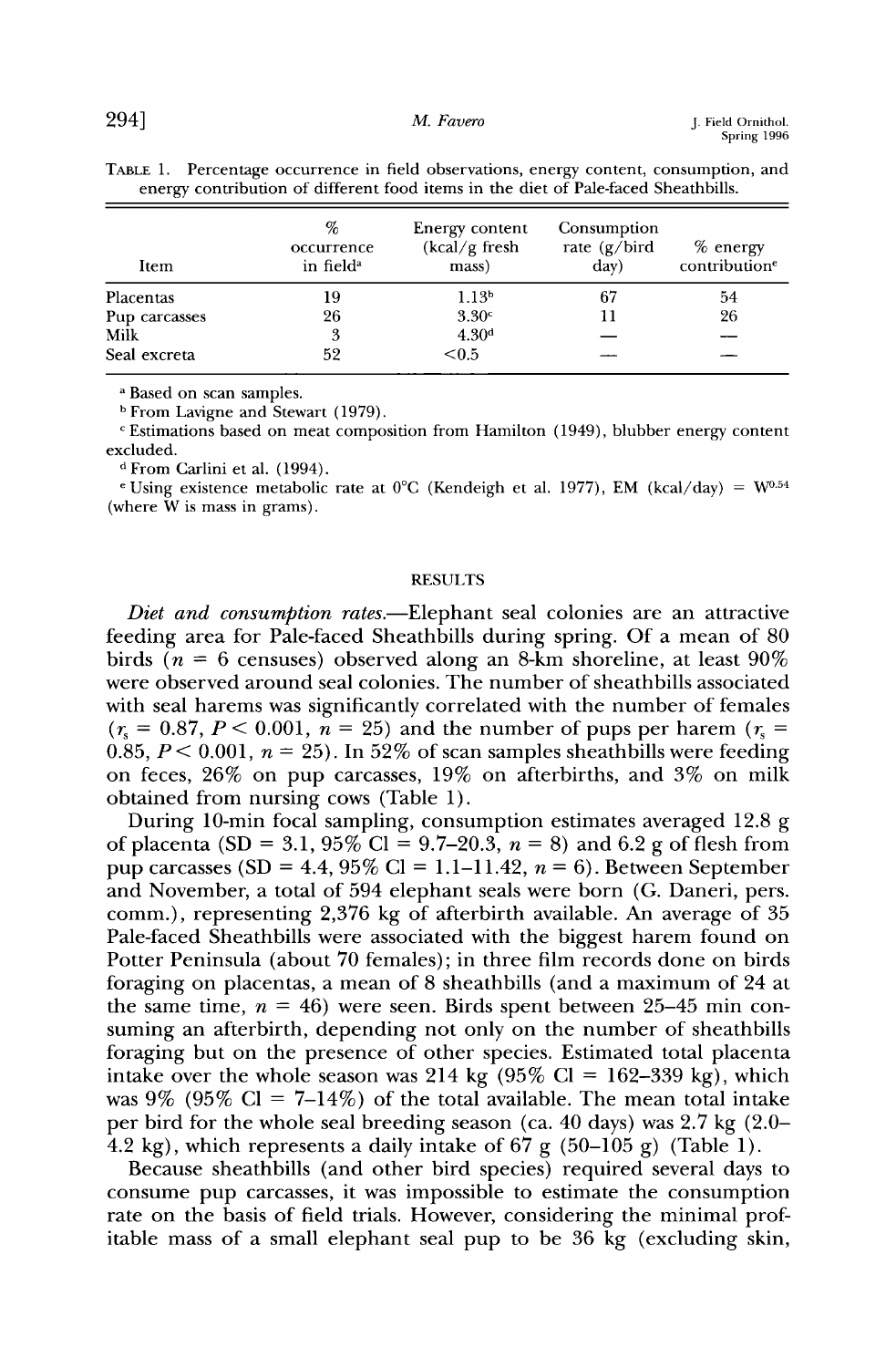**TABLE 2. Activity budget (as percentage of the day) of Pale-faced Sheathbills foraging for**  different foods. FE = feces, PL = placentas,  $MK =$  milk, Unknown = undetermined **item.** 

|           | Feces<br>Pups |      | Milk<br>Placenta |      | Unknown | Significance <sup>a</sup>                            |  |
|-----------|---------------|------|------------------|------|---------|------------------------------------------------------|--|
| Resting   | 33.1          | 14.8 | 17.1             | 20.9 | 5.6     | ns <sup>b</sup>                                      |  |
| Comfort   | 2.9           | 0.3  | 6.2              | 0.0  | 84.4    | ns                                                   |  |
| Searching | 43.3          | 48.6 | 40.6             | 36.7 | 8.8     | ns                                                   |  |
| Foraging  | 17.6          | 31.5 | 31.0             | 31.6 | 0.0     | $FE < PL$ ( $P < 0.05$ )                             |  |
| Agonistic | 2.4           | 4.8  | 4.9              | 10.4 | 0.1     | $FE < PL$ ( $P < 0.05$ )<br>$FE < MK$ ( $P < 0.05$ ) |  |
| Other     | 0.7           | 0.0  | 0.2              | 0.4  | 1.1     | ns                                                   |  |

**Mann-Whitney U-test (undetermined items not tested).** 

**No significant differences.** 

**bones, and flippers from a total of 50 kg; Hamilton 1949), nine dead pups during the season represented 324 kg of food. Taking into account the interactions with other species and the fact that sheathbills in Antarctica play the role of "bone-picking" (see discussion), it was roughly estimated that sheathbills took 10% of the total profitable mass which means a daily intake of 11 g/bird (Table 1).** 

Time-activity budget.**-**Instantaneous scan samples revealed that sheath**bills spent 86% of the day foraging or displaying, and 14% resting or preening. Sheathbills associated with harems averaged 38% of the day searching for food, 20% feeding, 23% resting, 14% on comfort activities (mainly preening and bathing), and 3% on intraspecific agonistic behaviors (postures, displacements, chases, and stretch threats). No significant differences were found in time activity budget through the day (Mann-**Whitney *U*-test,  $P > 0.05$ ). From focal observations there were, however, **differences in activity budgets in relation to the food source used, especially for foraging and agonistic activities (Table 2). The mean time spent in foraging activities when birds were feeding on feces (18%) was**  less than when feeding on afterbirths  $(31\%)$  (Mann-Whitney *U*-test, *P* < **0.05).** 

**The mean number of agonistic interactions between sheathbills was significantly greater when birds were feeding on placentas or milk than**  when foraging on dead pups or feces (Mann-Whitney *U*-test,  $P < 0.05$ ) **(Fig. 1). When sheathbills were resting, agonistic behaviors were much**  less frequent (Mann-Whitney *U*-test,  $P \leq 0.01$ ) than when foraging ac**tively. Resting birds were included in the analysis because, as observed for Black-faced Sheathbill (Chionis minor) (Burger 1981b), some of the time spent in resting and comfort activities constituted sedentary food searching time. The large number of stretch threats observed in birds feeding**  on placentae ( $\bar{x} = 2.6/10$  min,  $n = 28$ ) could have been due to the high concentration of sheathbills present in a small area (18 birds in 100 m<sup>2</sup>) **generating high rates of encounters. In birds foraging on dead pups or**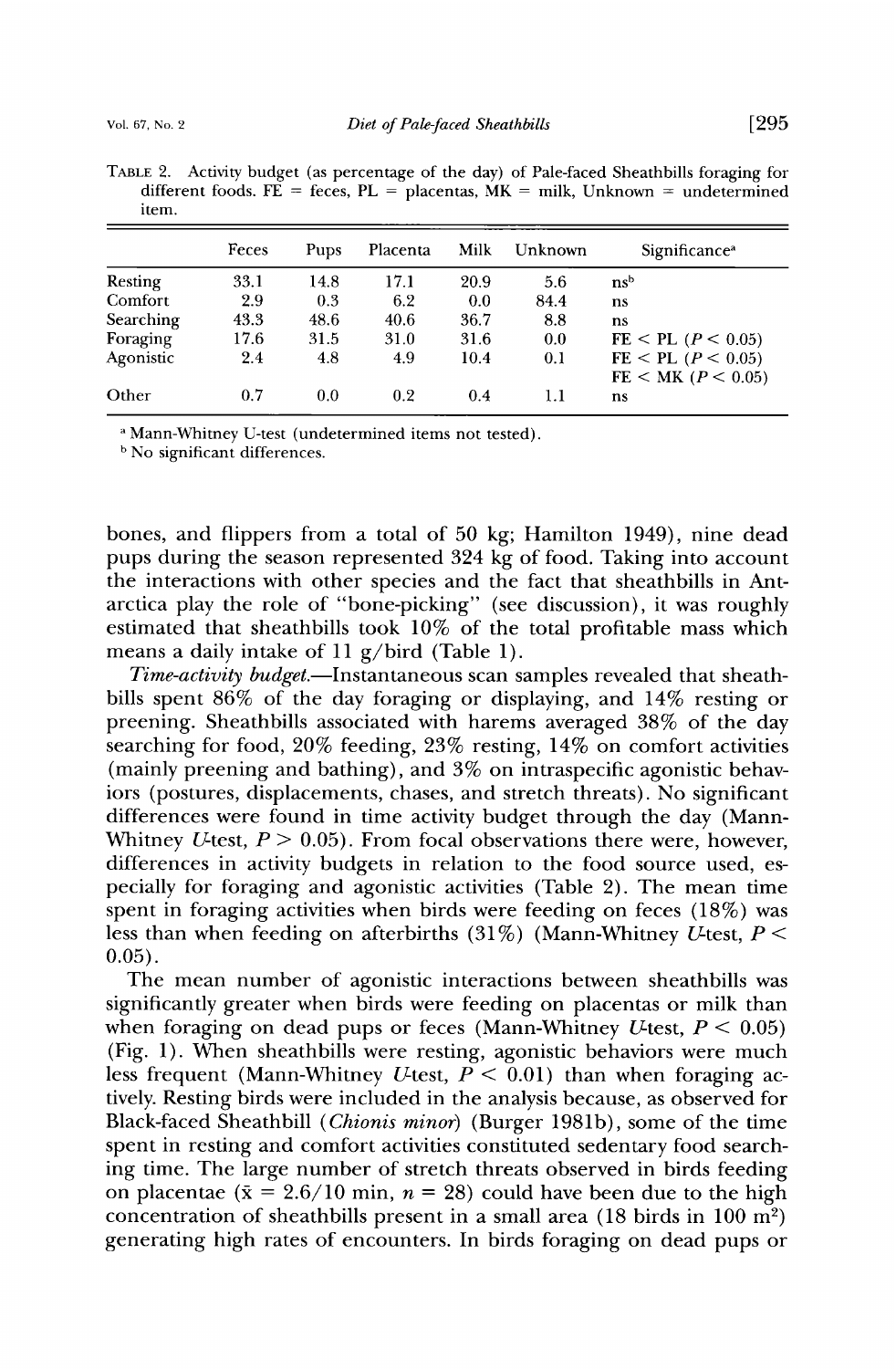

FIGURE 1. Number of postures, displacements, and stretch-threats observed per 10 min of observation in Greater Sheathbills foraging on different items ( $MK =$  milk,  $PL =$  placentas,  $DP = dead$  pups,  $FE = feces$ ).

**on milk, no more than 10 or 3 birds, respectively, were observed actively feeding.** 

Interactions with other scavenger species.—As mentioned previously, the **time spent consuming an afterbirth depended on the number of birds and species foraging. In one film record done in mid-September, Palefaced Sheathbill was the main species, peaking at 18 individuals foraging, with Kelp Gull (Larus dominicanus) as the only additional species present (maximum 14 birds). In a record done in mid-October, Kelp Gulls were the most abundant species reaching 33 foraging birds, followed by Palefaced Sheathbills (maximum 14 birds), 2 Antarctic Skuas (Catharacta antarctica), and 2 Southern Giant Petrels (Macronectes giganteus) (Fig. 2). Table 3 shows the interactions between species while consuming an afterbirth, illustrating the strong relationship between dominance and body mass of the species. Despite the large numbers of sheathbills present around the placentas, in general they were displaced by larger species. However, sheathbills rarely flew when chased, and usually immediately recovered their former position.** 

## **DISCUSSION**

**The number of sheathbills associated with elephant seals was highly correlated with the size of harems (expressed as the total number of females or as pups born). As in previous reports (Burger 1981a, Favero 1993, Jones 1963), these data, combined with observation of sheathbills foraging at other sites during the censuses, indicate the importance of**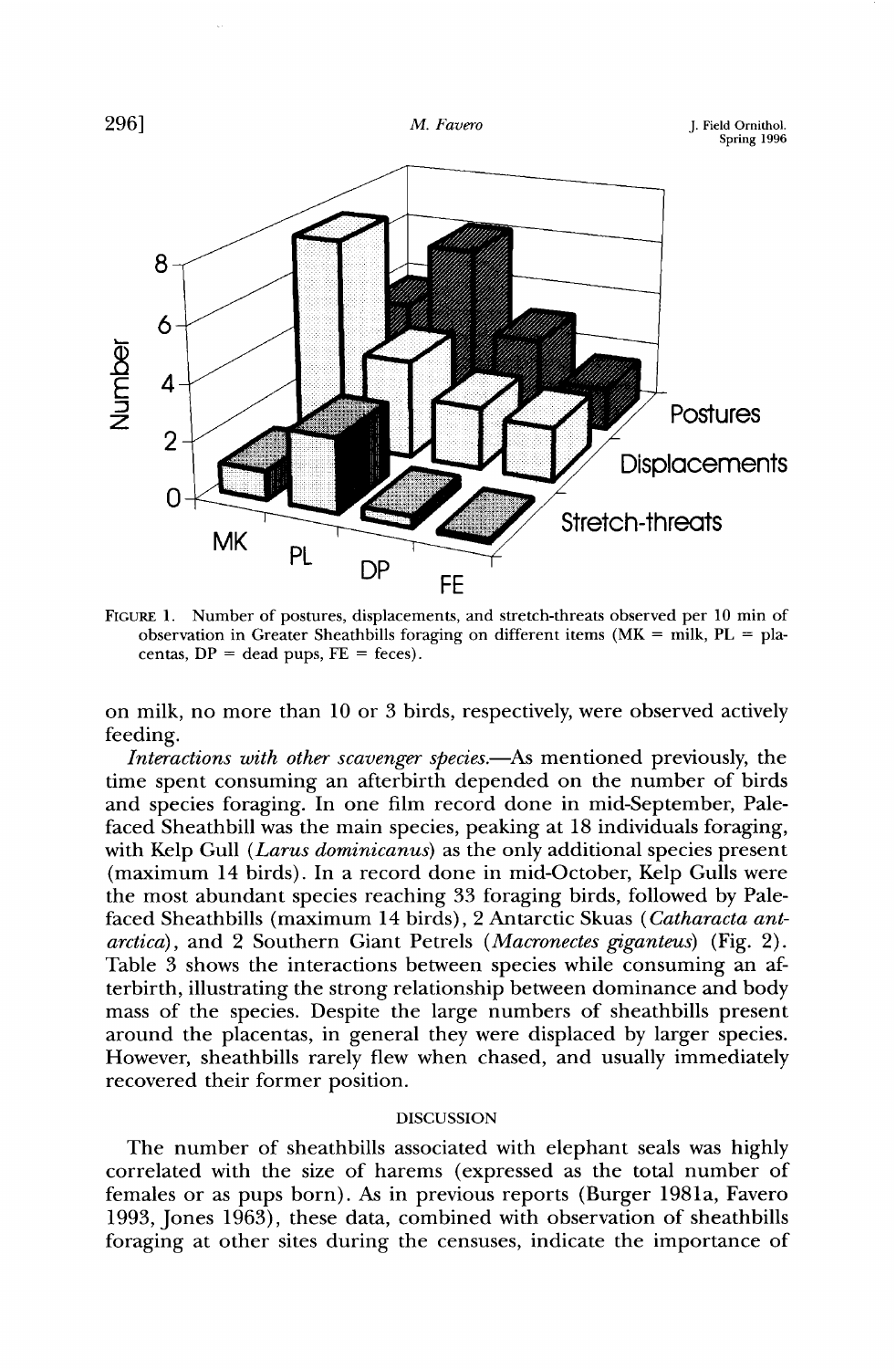

FIGURE 2. Species involved in consumption of placentas on different dates during elephant seal breeding season (GSh = Greather Sheathbill, KGI = Kelp Gull, ASk = Antarctic **Skua, GPt = Southern Giant Petrel). Polynomial five-order method used for fit lines.** 

**elephant seal colonies as a source of food during spring. This diet is very different from that of Black-faced Sheathbills at the same time of the year, because this species feed mainly in the intertidal zone, and excreta, placentas, or carcasses from elephant seals are only rarely taken (Burger 1981a).**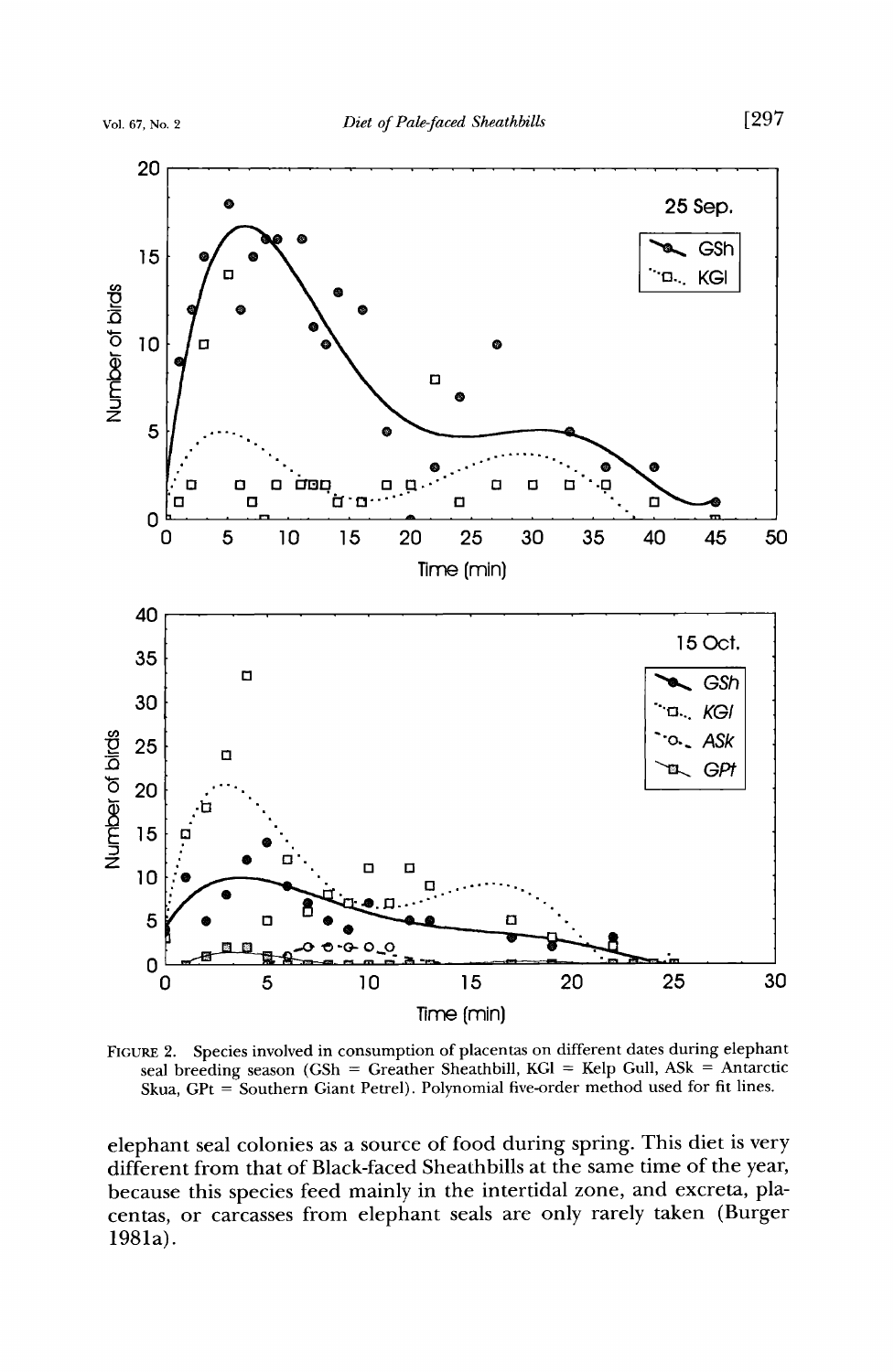|             | GSh<br>$(-)$ | KGI | ASk<br>$l=1$ | GPt<br>$-$ | Birds displaced per attack <sup>a</sup> |     |     |     | $%$ won<br>(inter- |
|-------------|--------------|-----|--------------|------------|-----------------------------------------|-----|-----|-----|--------------------|
|             |              |     |              |            | GSh                                     | KGI | ASk | GPt | specific)          |
| $GSh (+)$   | 31           |     | 0            | $\theta$   | 1.0                                     | 1.0 | 0.0 | 0.0 | 4                  |
| $KGI (+)$   | 20           | 36  | 3            | $\Omega$   | 1.4                                     | 1.3 | 1.0 | 0.0 | 64                 |
| AS $k (+)$  | 3            | 7   | 0            | 0          | 5.3                                     | 4.4 | 0.0 | 0.0 | 77                 |
| $GPt$ $(+)$ |              | 5   | 0            | 0          | 7.5                                     | 8.4 | 0.0 | 0.0 | 100                |

TABLE 3. Number of Intra- and interspecific interactions (displacements, chases, fightings) observed while birds foraging on placenta during a birth on 15 October.  $(+) =$  "won," **(-) = "lost." GSh = Greather Sheathbill, KG1 = Kelp Gull, ASk = Antarctic Skua, GPt = Southern Giant Petrel.** 

**Mean number of birds displaced by one bird of another species using one attack.** 

**Using the existence metabolic rate from Kendeigh et al. (1977) for non**passerines at  $0^{\circ}$ C, M(kcal/d) = 4.142 W<sup>0.54</sup> (where W is mass in g), the **daily energy requirement of a Pale-faced Sheathbill is 140.8 kcal/d. Consumption rates averaged 75.7 and 36.3 kcal/d for placentas and pup carcasses respectively, which means that these items can supply up to 80% of the daily energy requirements (Table 1). During spring it is also possible to find in the study area isolated carcasses of adult elephant seal, Weddell seal, and Antarctic fur seal (Arctocephalus gazella), which usually are scavenged by the same species that forage among pupping areas.** 

**The activity budget observed for Pale-faced Sheathbill in this study is similar to that reported by Burger (1984) for Black-faced Sheathbills during winter (69% foraging [search included], 21% resting and 9% preening). No differences were found in activity budgets through the day, and some nocturnal inspections revealed that sheathbills were still active during the night, as has been observed in other shorebirds (Robert and McNeil 1989, Robert et al. 1989).** 

**The presence of other bird species foraging on placentas together with sheathbills depends both on the site and time of births. Sheathbills were dominant when births occurred in the center of harems. When foraging areas were on the borders of harems, Kelp Gulls and Southern Giant Petrels were more abundant. Skuas arrived at the study area on 6 October, but they were not abundant until 22 October when a large increase in the numbers along the coast was observed (D. Montalti, pers. comm.). This is important because both skua species (Catharacta antarctica and C.**  *maccormicki*) are dominant over sheathbills and gulls, and displace these **species from placentas and pup carcasses (Table 3). On 20 October, 366 births (62% of the total) were registered; these placentas were consumed mainly by sheathbills, gulls, and giant petrels.** 

**Although the presence of other species results in interspecific competition, sheathbills could benefit when Giant Petrels, skuas, and gulls open the skin of the carcasses of pups and adult seals. Furthermore, much of the food eaten by sheathbills, such as pieces of flesh picked from skeletons, was too small to be eaten profitably by larger birds. In this case Pale-**